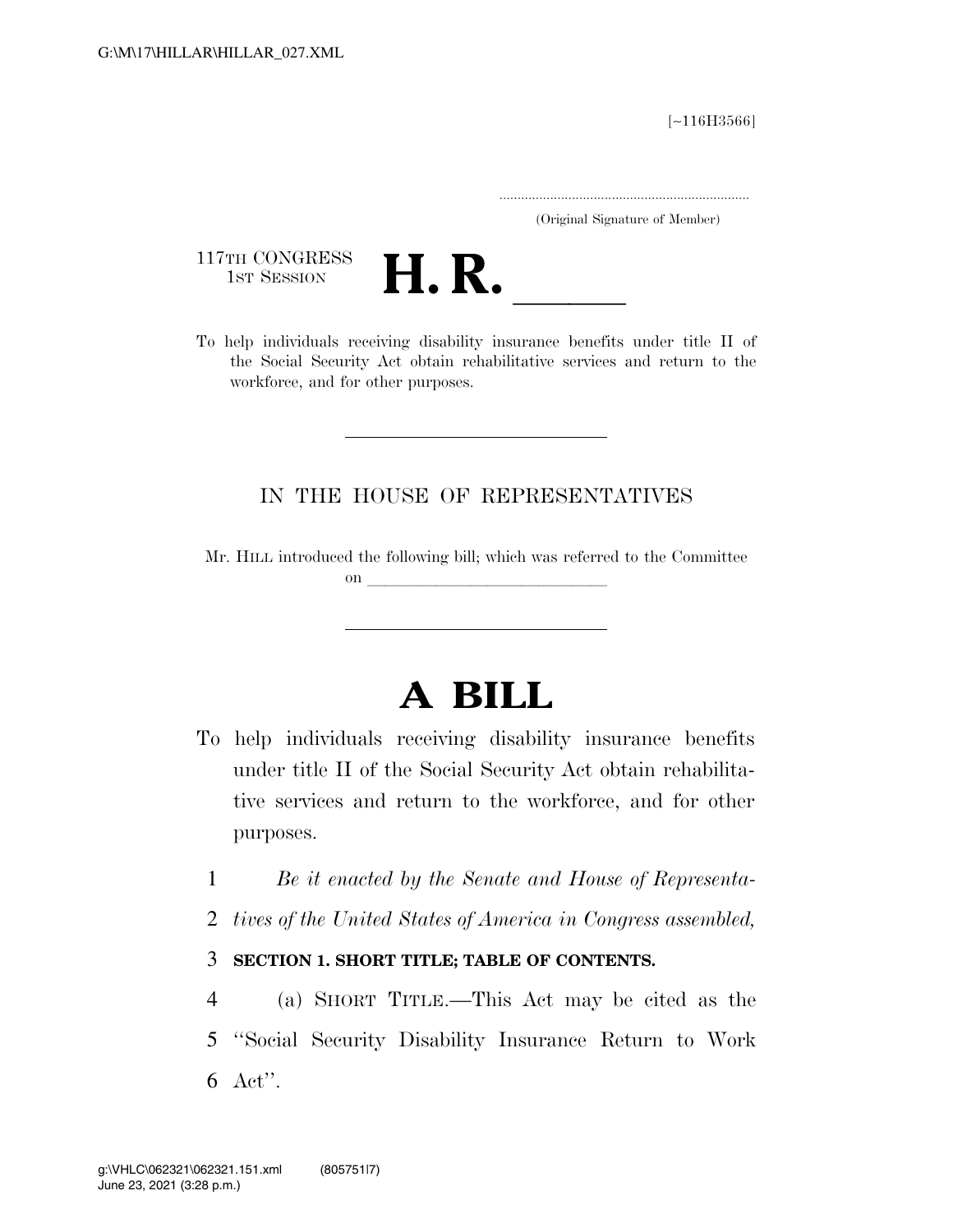#### 1 (b) TABLE OF CONTENTS.—The table of contents for

#### 2 this Act is as follows:

Sec. 1. Short title; table of contents.

- Sec. 2. Information relating to the Ticket to Work and Self-Sufficiency Program.
- Sec. 3. Revising disability classifications.
- Sec. 4. Requiring periodic continuing disability reviews for certain beneficiaries.
- Sec. 5. Regulations related to disability classifications and CDRs.
- Sec. 6. Time-limiting disability benefits for MIE and MIL individuals.
- Sec. 7. Encouraging work by MIE and MIL individuals.
- Sec. 8. Increased funding for continuing disability reviews.
- Sec. 9. Work opportunity tax credit for hiring social security disability beneficiaries.

#### 3 **SEC. 2. INFORMATION RELATING TO THE TICKET TO WORK**

#### 4 **AND SELF-SUFFICIENCY PROGRAM.**

5 Section 1148(d) of the Social Security Act (42 U.S.C.

6 1320b–19(d)) is amended by adding at the end the fol-7 lowing:

8 "(8) PROGRAM ADVERTISEMENT.—The Com- missioner of Social Security shall disseminate infor- mation relating to participation in the Program to each disabled beneficiary at the time of such bene- ficiary's entitlement to benefits and every 6 months thereafter.''.

#### 14 **SEC. 3. REVISING DISABILITY CLASSIFICATIONS.**

15 Section 221 of the Social Security Act (42 U.S.C. 16 421) is amended by adding at the end the following new 17 subsection:

18  $\qquad$  "(n)(1) Not later than 1 year after the date of the 19 enactment of this subsection, the Commissioner of Social 20 Security shall establish a system for classifying any indi-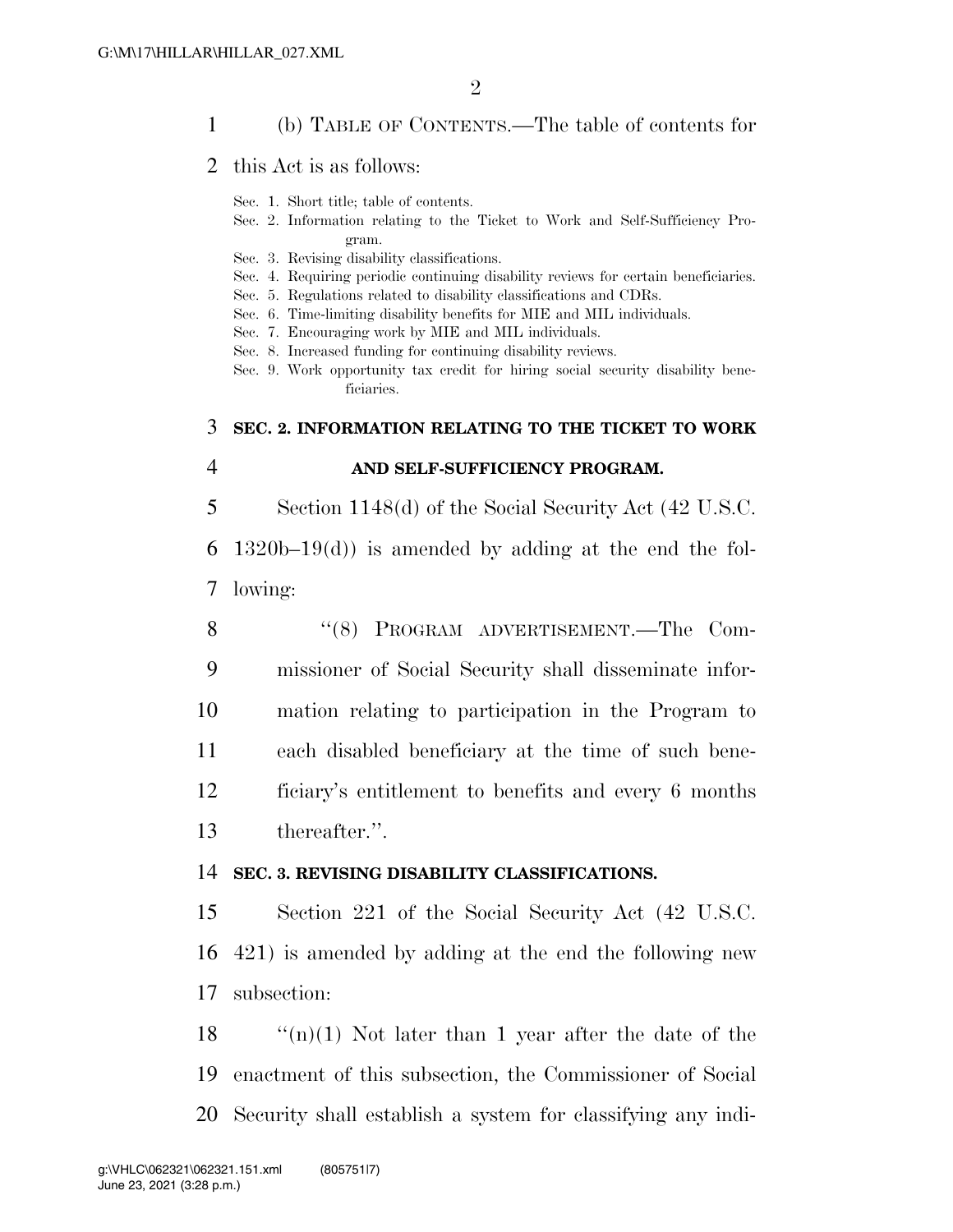vidual who is determined to be entitled to disability insur- ance benefits under this title or to monthly benefits under section 202 by reason of being under a disability in the following manner:

 ''(A) An individual shall be classified as 'med- ical improvement expected' if the impairment or combination of impairments causing the individual to be disabled is expected to medically improve to the point where the individual will no longer be dis-abled in 12 to 24 months.

11 ''(B) An individual shall be classified as 'med- ical improvement likely' if the impairment or com- bination of impairments causing the individual to be disabled is expected to medically improve to the point where the individual will no longer be disabled 16 in 25 months to 60 months.

17 ''(C) An individual shall be classified as 'med- ical improvement possible' if the impairment or com- bination of impairments causing the individual to be disabled is not expected to medically improve to the point where the individual will no longer be disabled in 60 months, but future improvement is possible.

23  $\langle (D)$  An individual shall be classified as 'med- ical improvement not expected' if the individual has an impairment or combination of impairments that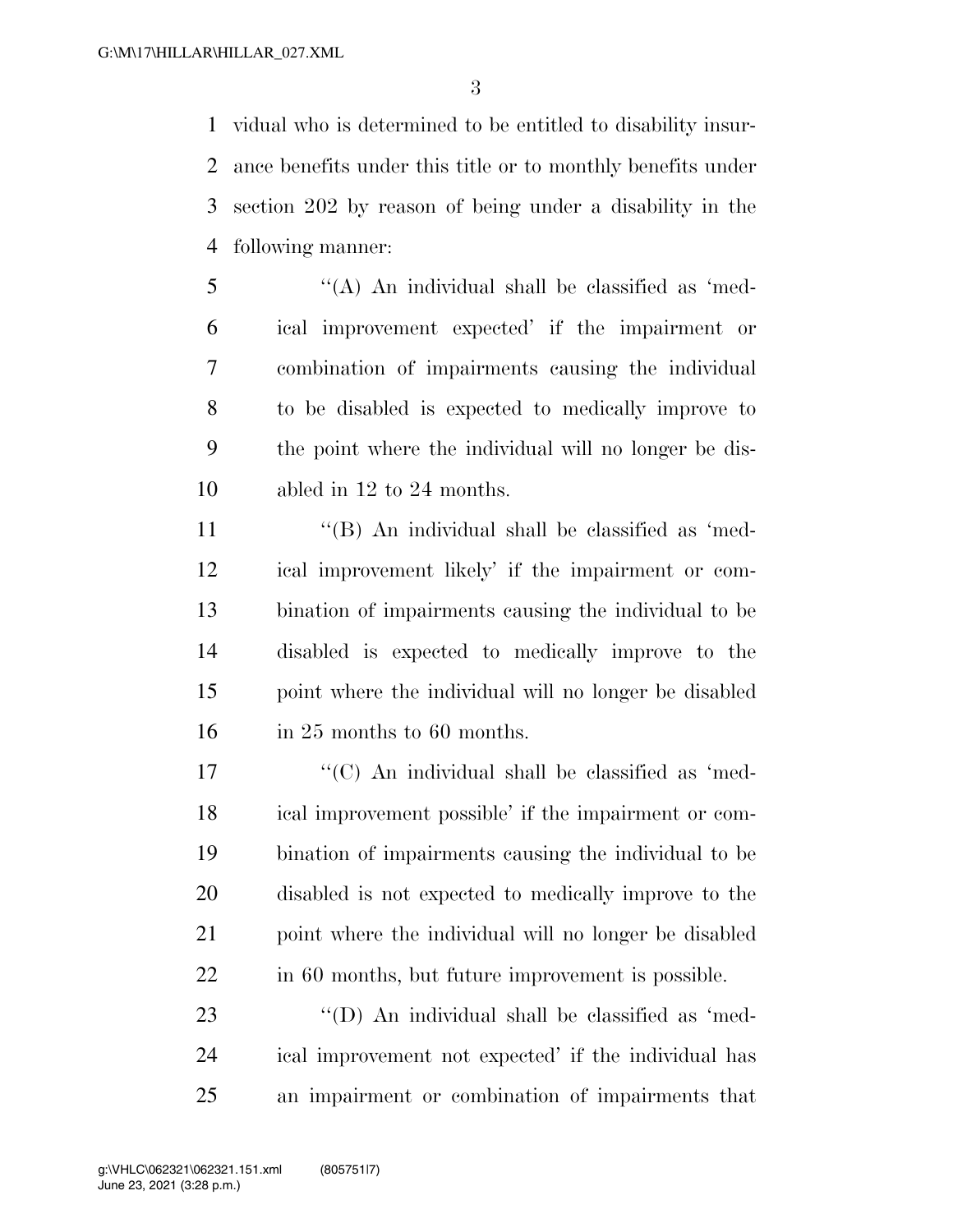is chronic or progressive with permanent, irreversible structural or functional loss, and for which there is no known effective therapy, treatment, or surgical intervention that could result in medical improve- ment to the point where the individual is no longer disabled.

 ''(2) In classifying an individual under the system es- tablished under this subsection, the Commissioner of So- cial Security shall not classify an individual as 'medical improvement not expected' solely by reason of such indi- vidual's age where a lesser classification is appropriate.  $\frac{12}{3}$  Notwithstanding section 205(b)(1) or subsection 13 (c)(1) or (d) of this section, there shall be no review of, or right to appeal, a classification made under the system established under this subsection.''.

#### **SEC. 4. REQUIRING PERIODIC CONTINUING DISABILITY RE-**

## **VIEWS FOR CERTAIN BENEFICIARIES.**

 (a) IN GENERAL.—Section 221(i) of the Social Secu-rity Act (42 U.S.C. 421(i)) is amended—

 (1) by amending paragraph (1) to read as fol-lows:

 $\frac{1}{2}$   $\frac{1}{2}$   $\frac{1}{2}$  In the case of any individual who has not attained age 63, is determined to be under a disability, and is classified as 'medical improvement possible' or 'medical improvement not expected', the applicable State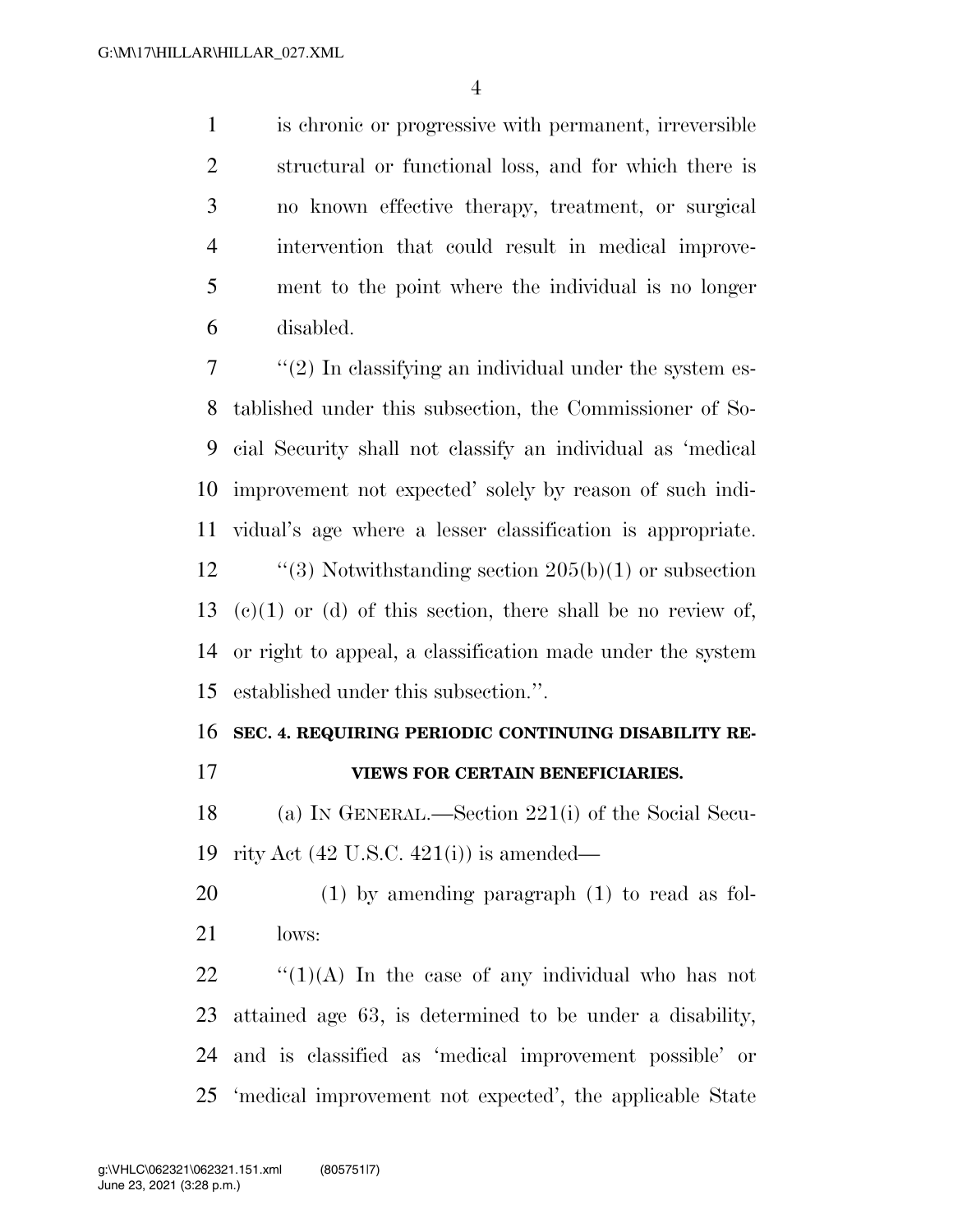agency or the Commissioner of Social Security (as may be appropriate) shall, for purposes of determining such in-dividual's continuing disability—

4 ''(i) if the individual is classified as 'medical im- provement possible', conduct a review to determine whether the individual remains under a disability during the 5th year following the first month after the individual's waiting period (as defined in section  $223(e)(2)$ ; and

 ''(ii) if the individual is classified as 'medical improvement not expected', conduct a review to de- termine whether the individual remains under a dis- ability during the 10th year following the first month after the individual's waiting period (as so defined).

 ''(B) In addition to the continuing disability reviews required under subparagraph (A) and notwithstanding how an individual is classified under the system estab- lished by the Commissioner of Social Security under sub- section (n), if the Commissioner has reason to believe that an individual that has been determined to be under a dis- ability is not under a disability, the Commissioner may review such individual's case at such time and in such manner as the Commissioner determines appropriate ex-cept that the Commissioner shall not initiate a review on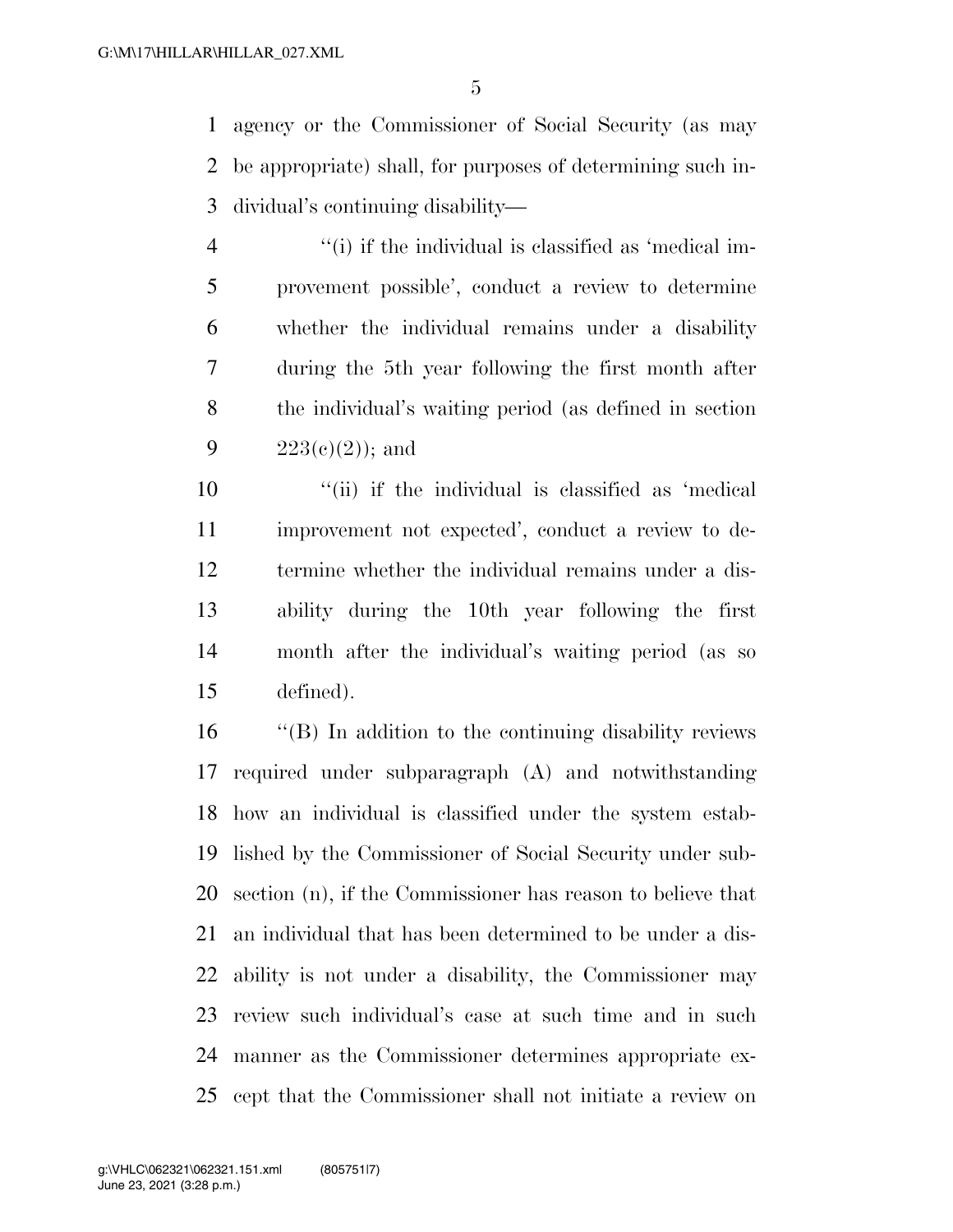the basis of income earned by an individual who is a par- ticipant in the process established under section 223(l). ''(C) Reviews of cases which are required or per- mitted under this paragraph shall be in addition to, and shall not be considered as a substitute for, any other re- views which are required or provided for under or in the administration of this title.''; (2) by striking paragraph (2); and (3) by redesignating paragraphs (3) through (5) as paragraphs (2) through (4), respectively. (b) STANDARD OF REVIEW FOR CONTINUING DIS- ABILITY REVIEWS.— (1) IN GENERAL.—Section 223(f) of the Social Security Act (42 U.S.C. 423(f)) is amended— (A) in paragraph (4), by striking the pe-16 riod at the end and inserting "; or"; (B) by inserting after paragraph (4) the following new paragraph:  $\frac{1}{5}$  in the case of a continuing disability re- view under section 221(i), evidence that would be sufficient to support a finding in an initial deter- mination that the individual is not under a disability and is able to engage in substantial gainful activ-ity.''; and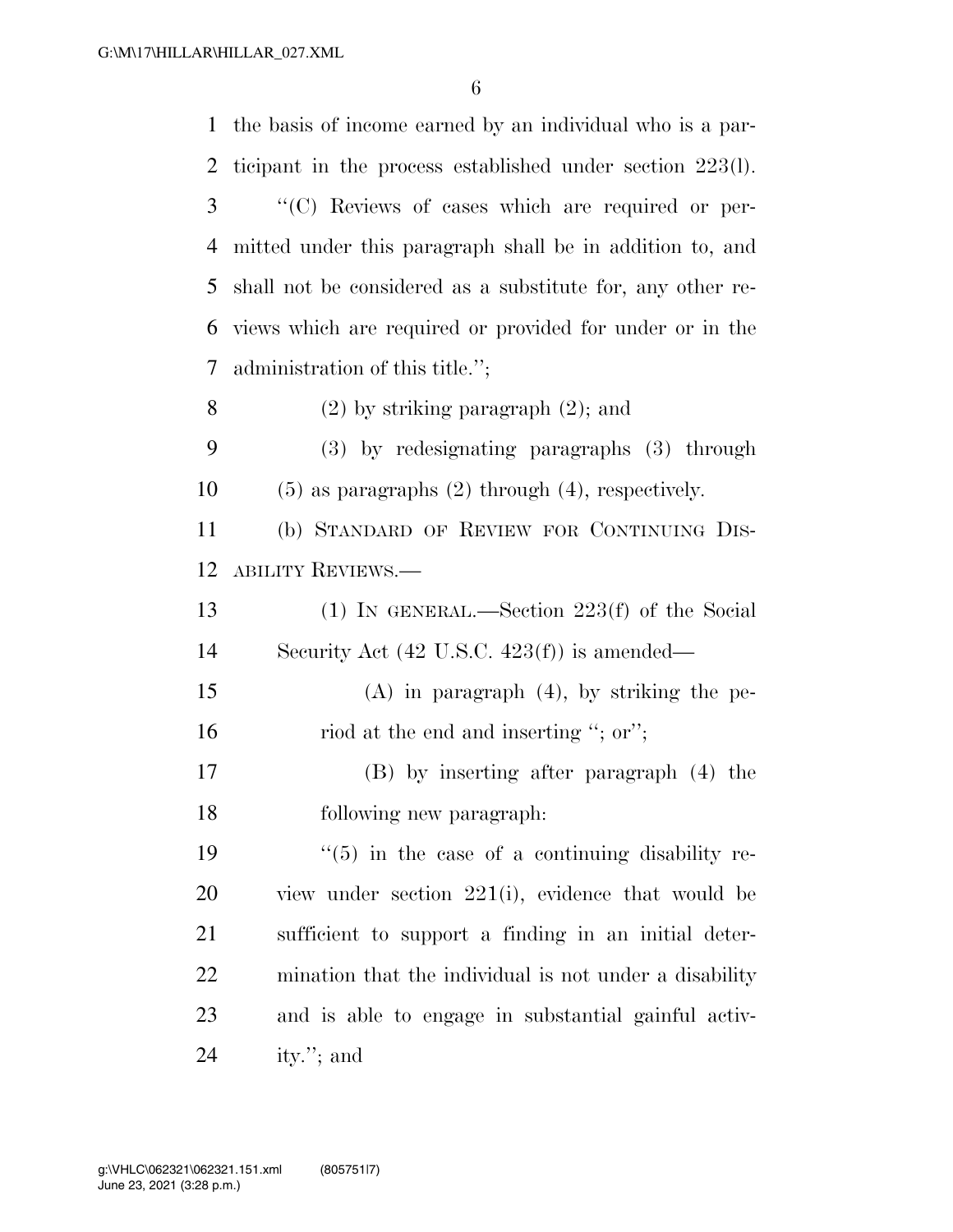| $\mathbf{1}$   | $(C)$ in the flush matter at the end, by in-            |
|----------------|---------------------------------------------------------|
| $\overline{2}$ | serting ", except that, in the case of a con-           |
| 3              | tinuing disability review under section $221(i)$ ,      |
| $\overline{4}$ | the Commissioner shall not consider the fact            |
| 5              | that an individual is engaged in substantial            |
| 6              | gainful work as part of the process established         |
| $\overline{7}$ | under subsection (I) as evidence that the indi-         |
| 8              | vidual is able to engage in substantial gainful         |
| 9              | activity" after "secured by the Commissioner of         |
| 10             | Social Security".                                       |
| 11             | (2) CONFORMING AMENDMENT TO DEFINITION                  |
| 12             | OF DISABILITY.—Section $223(d)(2)$ of the Social Se-    |
| 13             | curity Act $(42 \text{ U.S.C. } 423(d)(2))$ is amended— |
| 14             | $(A)$ in subparagraph $(A)$ , by striking "An           |
| 15             | individual" and inserting "Subject to subpara-          |
| 16             | $graph (D)$ , an individual"; and                       |
| $17\,$         | (B) by adding at the end the following new              |
| 18             | subparagraph:                                           |
| 19             | $\lq\lq$ (D) In the case of a continuing disability re- |
| 20             | view under section 221(i), an individual may be         |
| 21             | found to be under a disability even though the indi-    |
| 22             | vidual is engaged in substantial gainful work as part   |
| 23             | of the process established under subsection (1).".      |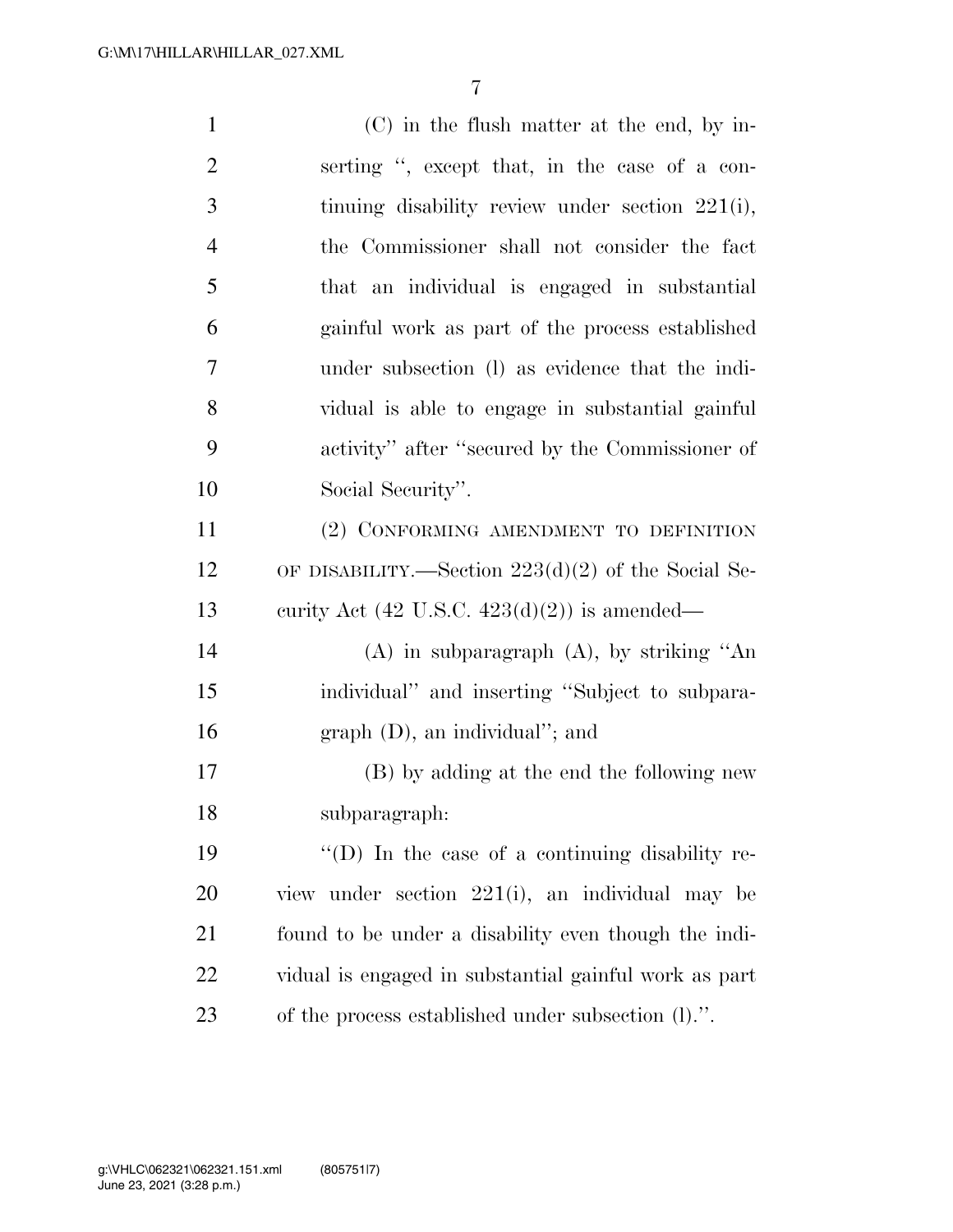# **SEC. 5. REGULATIONS RELATED TO DISABILITY CLASSI-FICATIONS AND CDRS.**

 The Commissioner of Social Security shall promul- gate or revise, as appropriate, regulations relating to the determination, classification, and review of the disability status of individuals who apply for or receive disability in- surance benefits under title II of the Social Security Act and related provisions of agency guidance to carry out sec-tion 3 and the amendments made by section 4.

# **SEC. 6. TIME-LIMITING DISABILITY BENEFITS FOR MIE AND MIL INDIVIDUALS.**

 Section 223 of the Social Security Act (42 U.S.C. 423) is amended—

- 14 (1) in subsection  $(a)(1)$ , in the flush language after and below subparagraph (E), by striking ''sub- section (e)'' and inserting ''subsections (e) and (k)''; and
- (2) by adding at the end the following new sub-section:
- **''Time-Limited Disability Benefits**

 $\frac{f'(k)}{1}$  In the case of an individual who files an appli- cation for disability insurance benefits under this section or for monthly benefits under section 202 by reason of being under a disability for any month that begins on or after the date that is 1 year after the date of the enact-ment of the Social Security Disability Insurance Return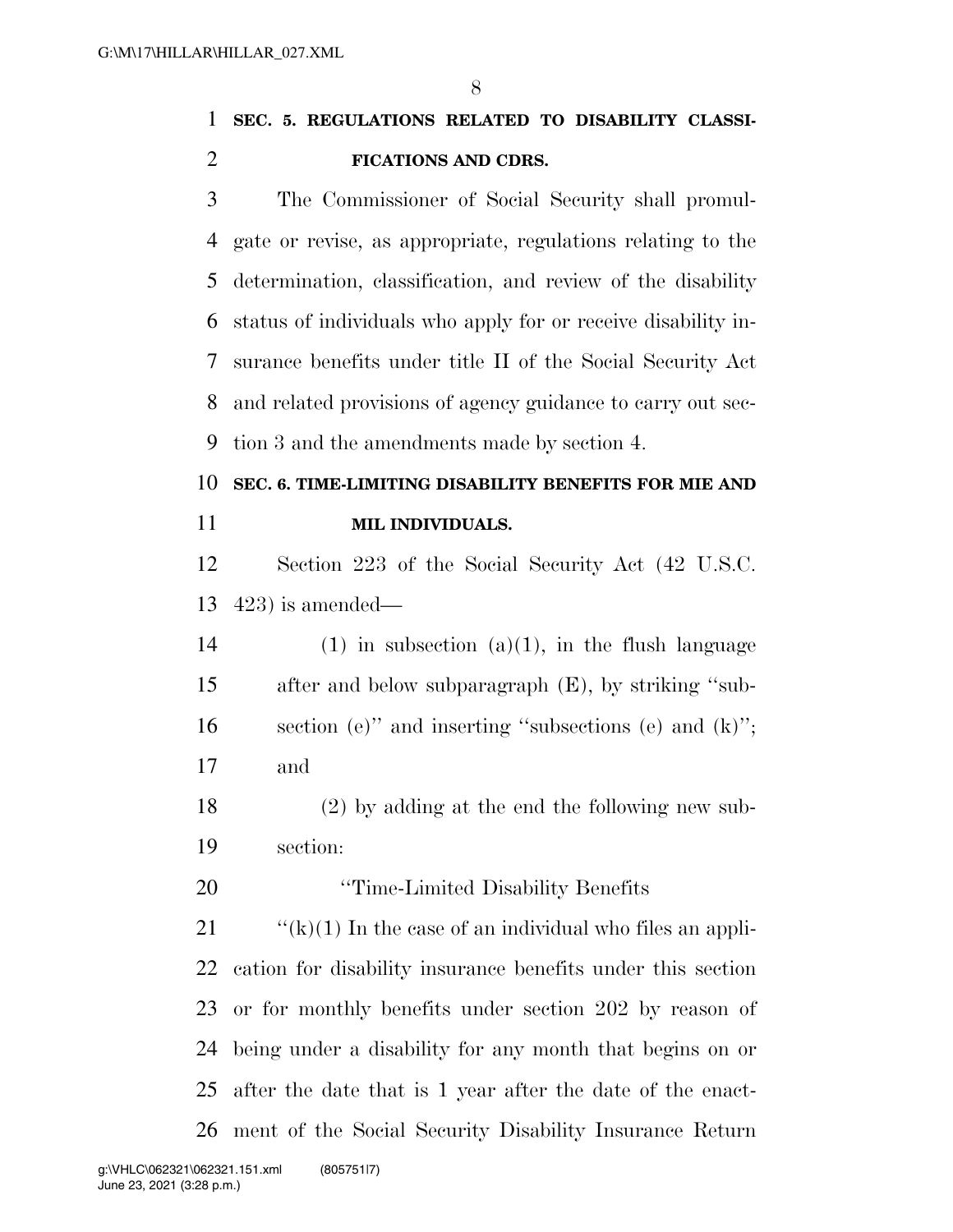to Work Act, is determined to be under a disability, and is classified by the Commissioner of Social Security as 'medical improvement expected' or 'medical improvement likely', the termination month applicable to the individual shall be—

 $(6)$  ''(A) if the individual has been classified as 'medical improvement expected', the 23rd month fol- lowing the first month after the individual's waiting 9 period (as defined in subsection  $(c)(2)$ ); or

 ''(B) if the individual has been classified as 'medical improvement likely', the 59th month fol- lowing the first month after the individual's waiting period (as so defined).

 $\frac{1}{2}(2)(A)(i)$  For purposes of this paragraph, the term 'timely reapplication' means an application for disability insurance benefits under this section or for monthly bene- fits under section 202 by reason of being under a disability that is submitted—

19 ''(I) by an individual who is a recipient of such benefits; and

21 ''(II) during the period that is 14 months be- fore the end of the termination month applicable (or most recently applicable) to the individual under paragraph (1) as of the date of such application and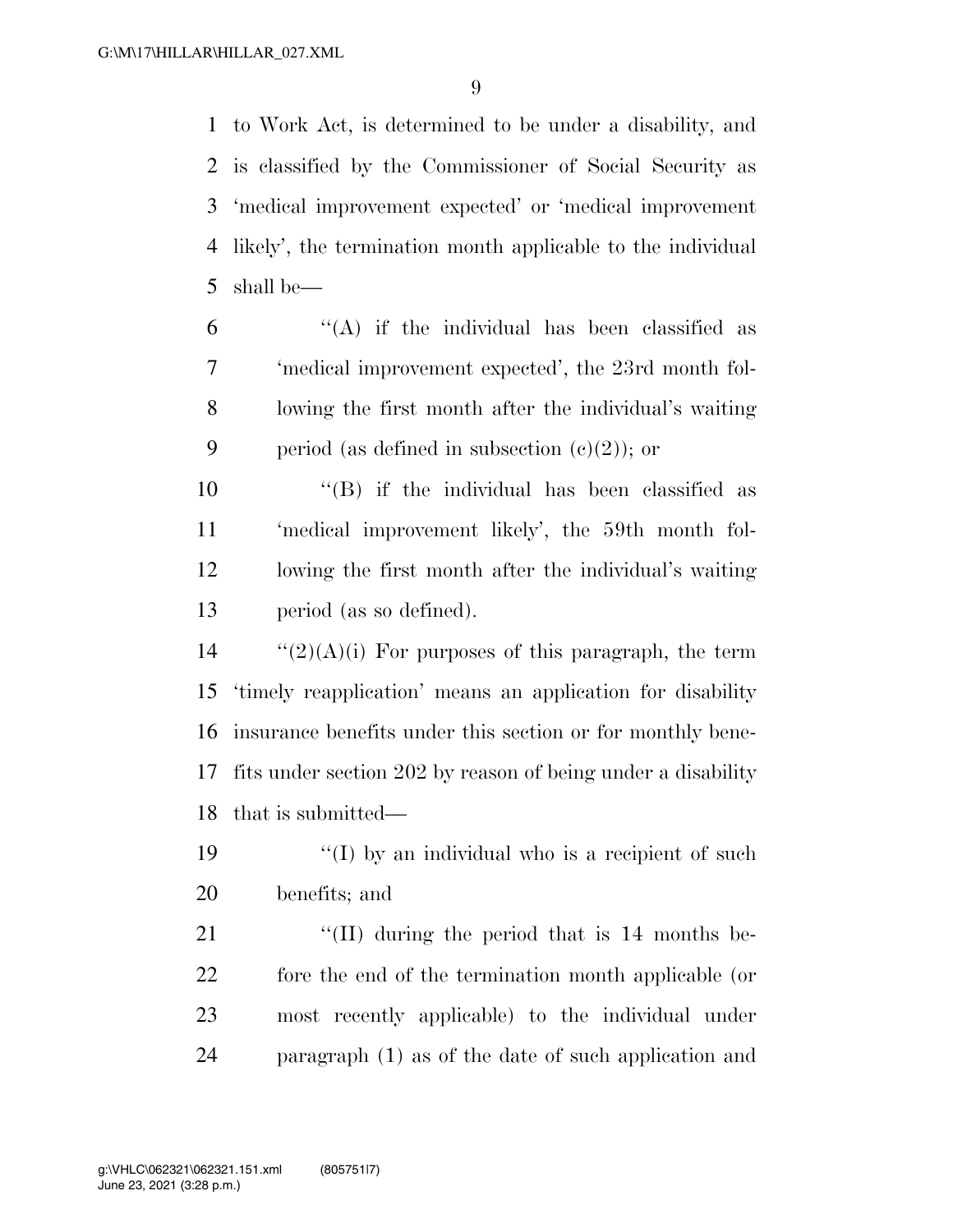- ending with the date that is 12 months before the end of such termination month.
- ''(ii) Notwithstanding clause (i), the Commissioner of Social Security may deem an application for disability in- surance benefits under this section or for monthly benefits under section 202 by reason of being under a disability submitted by an individual who is a recipient of such bene- fits that is submitted after the period described in clause 9 (i)(II) to be a timely reapplication if—
- 10  $\frac{1}{2}$  (I) the individual can show good cause for why the application was not submitted during such pe-riod; and
- ''(II) the application is submitted not later than 6 months before the end of the termination month applicable (or most recently applicable) to the indi- vidual under paragraph (1) as of the date of such application.

 "'(B)(i) An individual who submits a timely reapplica- tion and who is determined to be under a disability shall be deemed to have satisfied the waiting period applicable 21 under subsection  $(e)(2)$ .

22 ''(ii)(I) If the Commissioner of Social Security fails to make an initial determination with respect to the timely reapplication of an individual who is a recipient of dis-ability insurance benefits under this section or monthly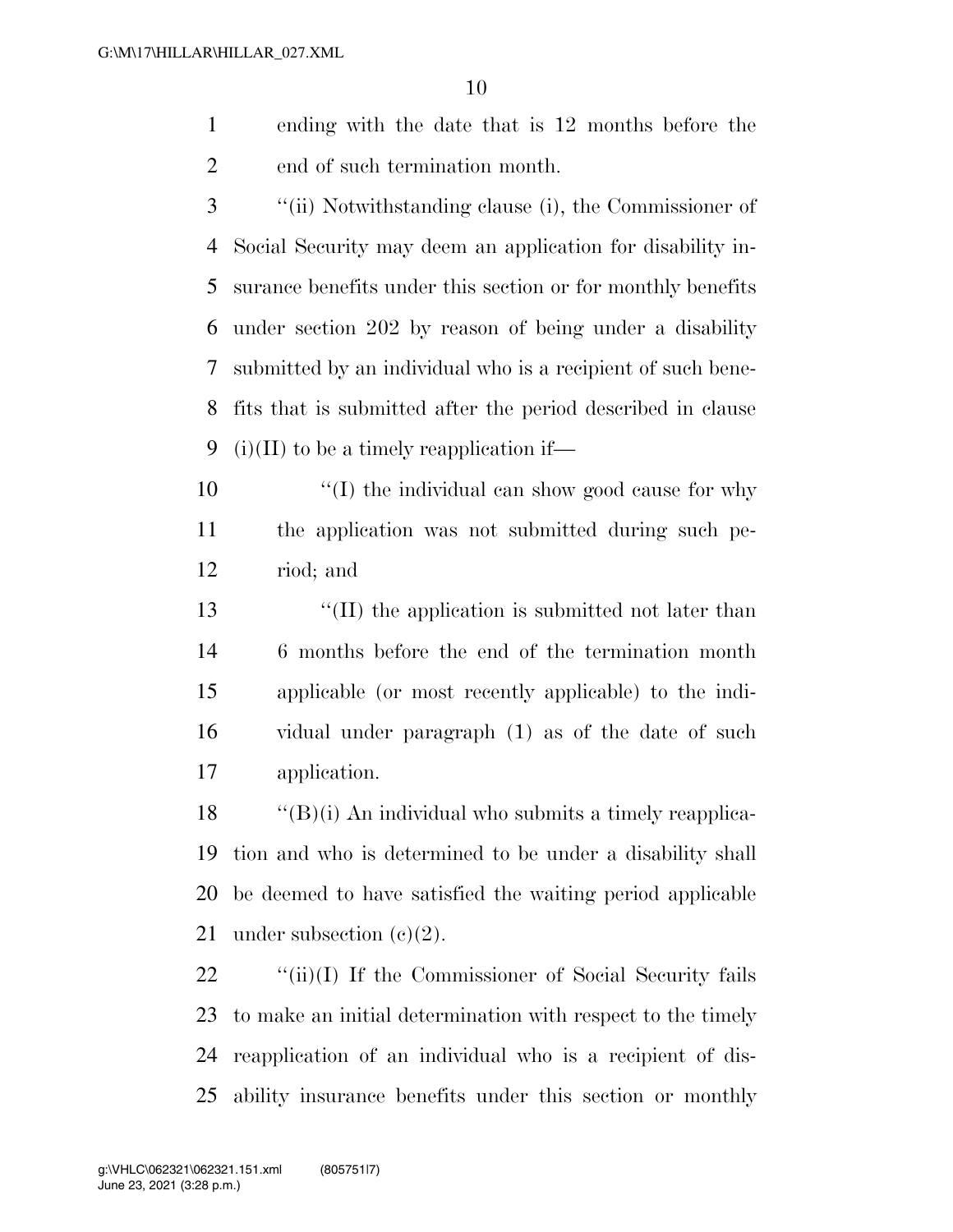benefits under section 202 by reason of being under a dis- ability before the end of the termination month applicable to the individual as of the date of such reapplication, such individual shall continue to be entitled to such benefits until an initial determination with respect to such timely reapplication is made.

 ''(II) If the Commissioner of Social Security makes an initial adverse determination with respect to the timely reapplication of an individual who is a recipient of dis- ability insurance benefits under this section or monthly benefits under section 202 by reason of being under a dis- ability and such individual files a timely request for a hearing under section 221(d), such individual may elect to have the payment of such benefits (as well as any other benefits payable under this title or title XVIII on the basis of such individual's entitlement to such benefits) continue in the same manner and subject to the same conditions as an election made under subsection (g).

 ''(C) For purposes of reviewing a timely reapplication submitted by an individual who is a recipient of disability insurance benefits under this section or monthly benefits under section 202 by reason of being under a disability— 23 ''(i) the fact that the individual was previously

 found to be under a disability shall have no evi-dentiary weight;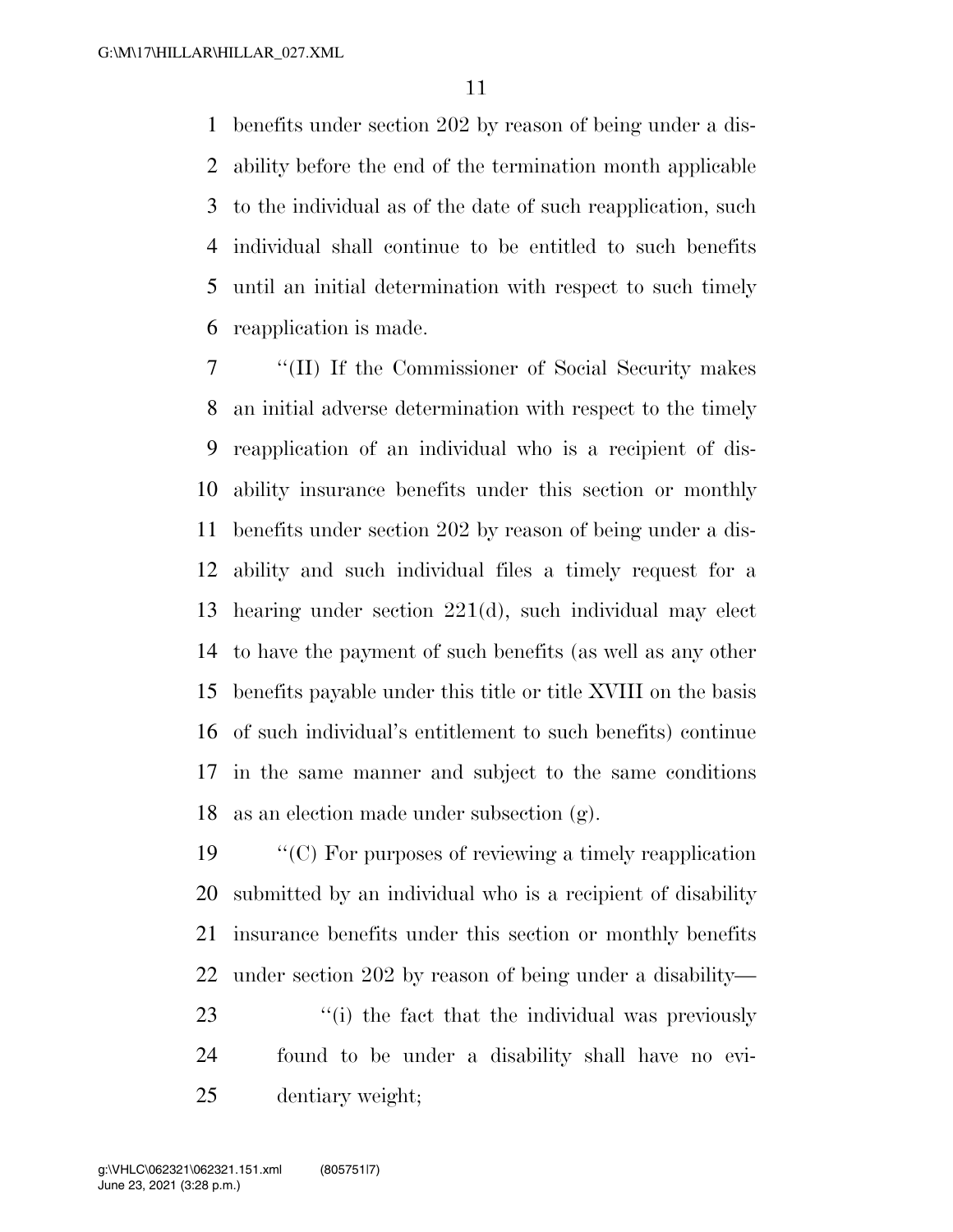| $\mathbf{1}$   | "(ii) the fact that the individual participated in                   |
|----------------|----------------------------------------------------------------------|
| $\overline{2}$ | the process established under subsection (1) may be                  |
| 3              | taken into account for purposes of determining                       |
| $\overline{4}$ | whether such individual is under a disability; and                   |
| 5              | "(iii) subsection (f) shall not apply.".                             |
| 6              | SEC. 7. ENCOURAGING WORK BY MIE AND MIL INDIVID-                     |
| 7              | <b>UALS.</b>                                                         |
| 8              | (a) IN GENERAL.—Section 223 of the Social Security                   |
| 9              | Act $(42 \text{ U.S.C. } 423)$ , as amended by section 6, is further |
| 10             | amended—                                                             |
| 11             | (1) in subsection (a)(2), by striking "section                       |
| 12             | $202(q)$ and section $215(b)(2)(A)(ii)$ and inserting                |
| 13             | "subsection"<br>(1) and sections $202(q)$ and                        |
| 14             | $215(b)(2)(A)(ii)$ "; and                                            |
| 15             | $(2)$ by adding at the end the following new sub-                    |
| 16             | section:                                                             |
| 17             | "Treatment of Work Performed by Certain Disabled                     |
| 18             | Individuals                                                          |
| 19             | $\lq\lq$ (1)(1) The Commissioner of Social Security shall es-        |
| 20             | tablish a process whereby an eligible individual who is enti-        |
| 21             | tled to a disability insurance benefit under this section            |
| 22             | may elect to return to employment and receive an adjusted            |
| 23             | disability insurance benefit amount (as determined pursu-            |
|                |                                                                      |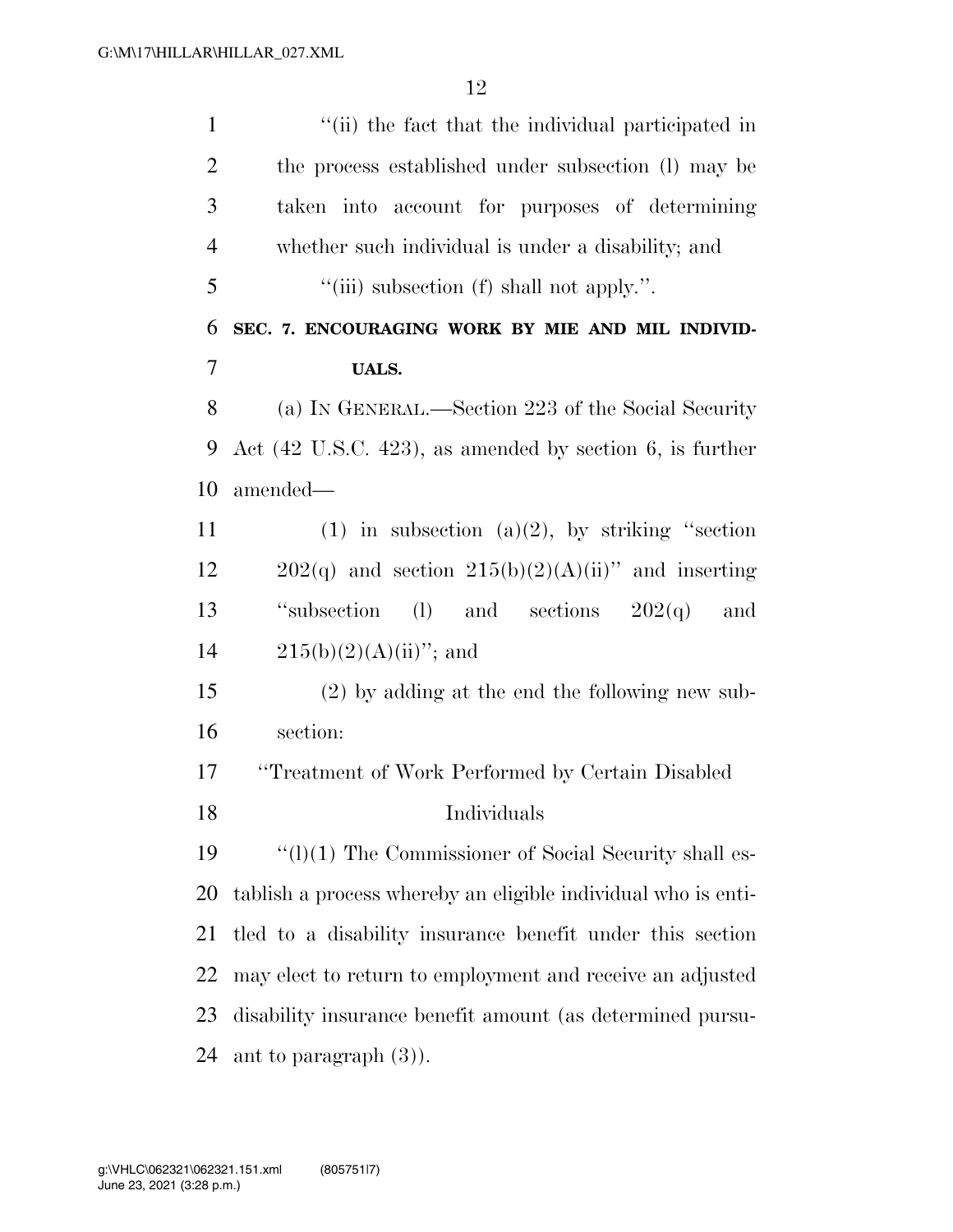''(2)(A) For purposes of this subsection, the term 'eli- gible individual' means an individual who has been classi- fied as 'medical improvement expected' or 'medical im-provement likely'.

 ''(B) Participation by an eligible individual in the process established under this subsection shall be sus- pended if such individual has no reported wages or self- employment income for the 4 preceding calendar quarters 9 (as defined in section  $213(a)(1)$ ).

 $\text{``(3)(A)}$  For purposes of subsection (a)(2), the amount of the disability insurance benefit provided to an eligible individual who has elected to return to employment for any month shall be equal to—

14 ''(i) in the case of an individual who has aver- age monthly earnings (as determined under subpara- graph (B)) equal to or less than the level of monthly earnings established by the Commissioner to rep- resent substantial gainful activity, the amount other- wise applicable for such individual under subsection 20 (a)(2); or

 $\frac{1}{2}$  (ii) in the case of an individual who has aver- age monthly earnings (as determined under subpara- graph (B)) that are in excess of the level of monthly earnings established by the Commissioner to rep-resent substantial gainful activity, the amount of the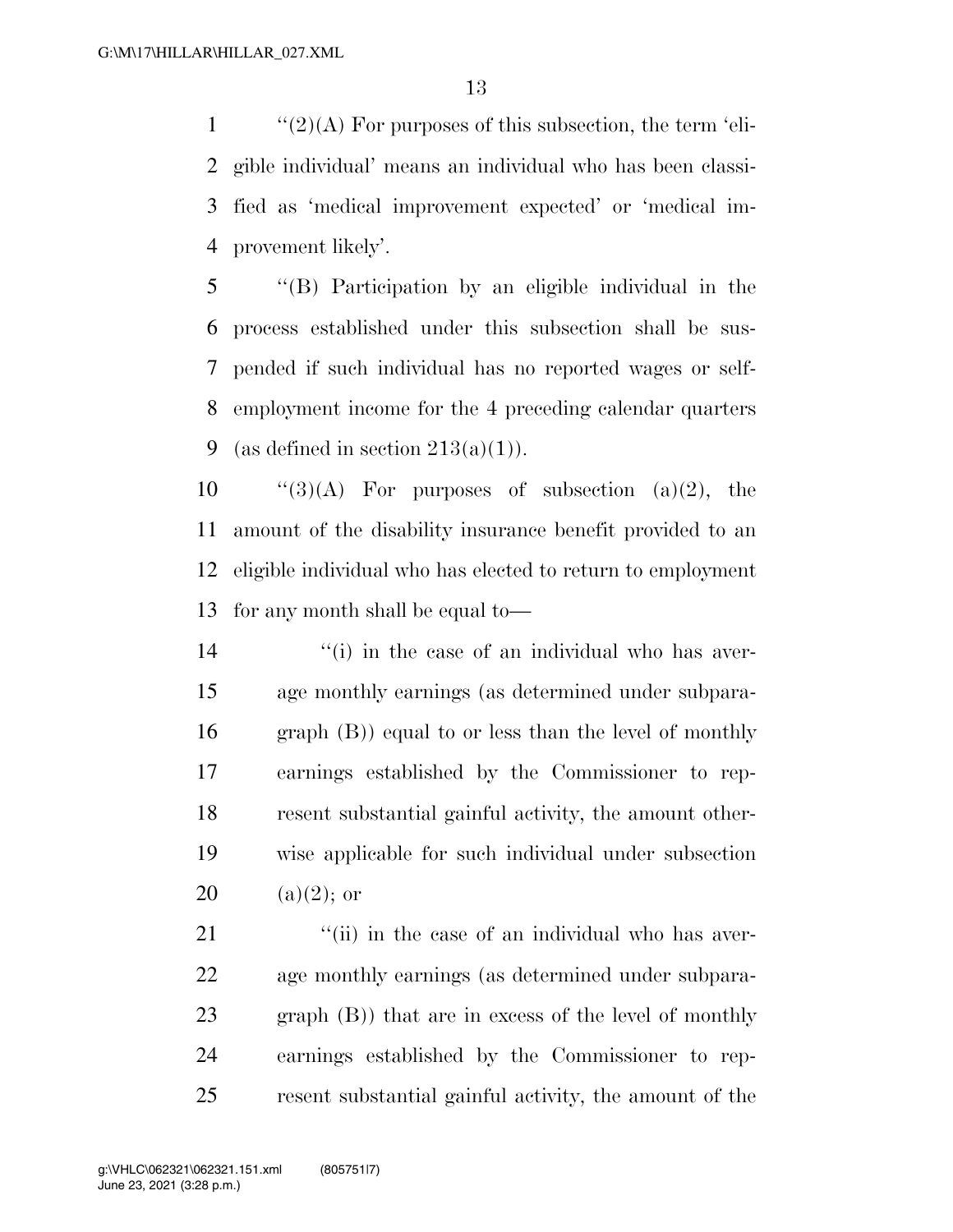disability insurance benefit that would otherwise 2 apply for such individual under subsection  $(a)(2)$  re- duced (but not below zero) by an amount equal to 50 percent of the excess of such individual's average monthly earnings over the level of monthly earnings established by the Commissioner to represent sub- stantial gainful activity.  $\langle$  "(B)(i) The average monthly earnings for an eligible individual shall be equal to the quotient of— ''(I) the total amount of wages and self-employ- ment income for such individual in any eligible months during the 2 calendar quarters (as defined 13 in section  $213(a)(1)$  that precede the most recently completed calendar quarter; and ''(II) the total number of eligible months during such 2-calendar-quarter period. ''(ii) For purposes of clause (i), the term 'eligible month' means any month subsequent to the month in which an eligible individual became entitled to a disability insurance benefit.  $\frac{1}{2}$  (4) For purposes of paragraph (3)(B), wages and self-employment income of an individual shall be deter- mined based on relevant information for such individual as provided by the State agency responsible for the admin-

istration of State unemployment compensation law.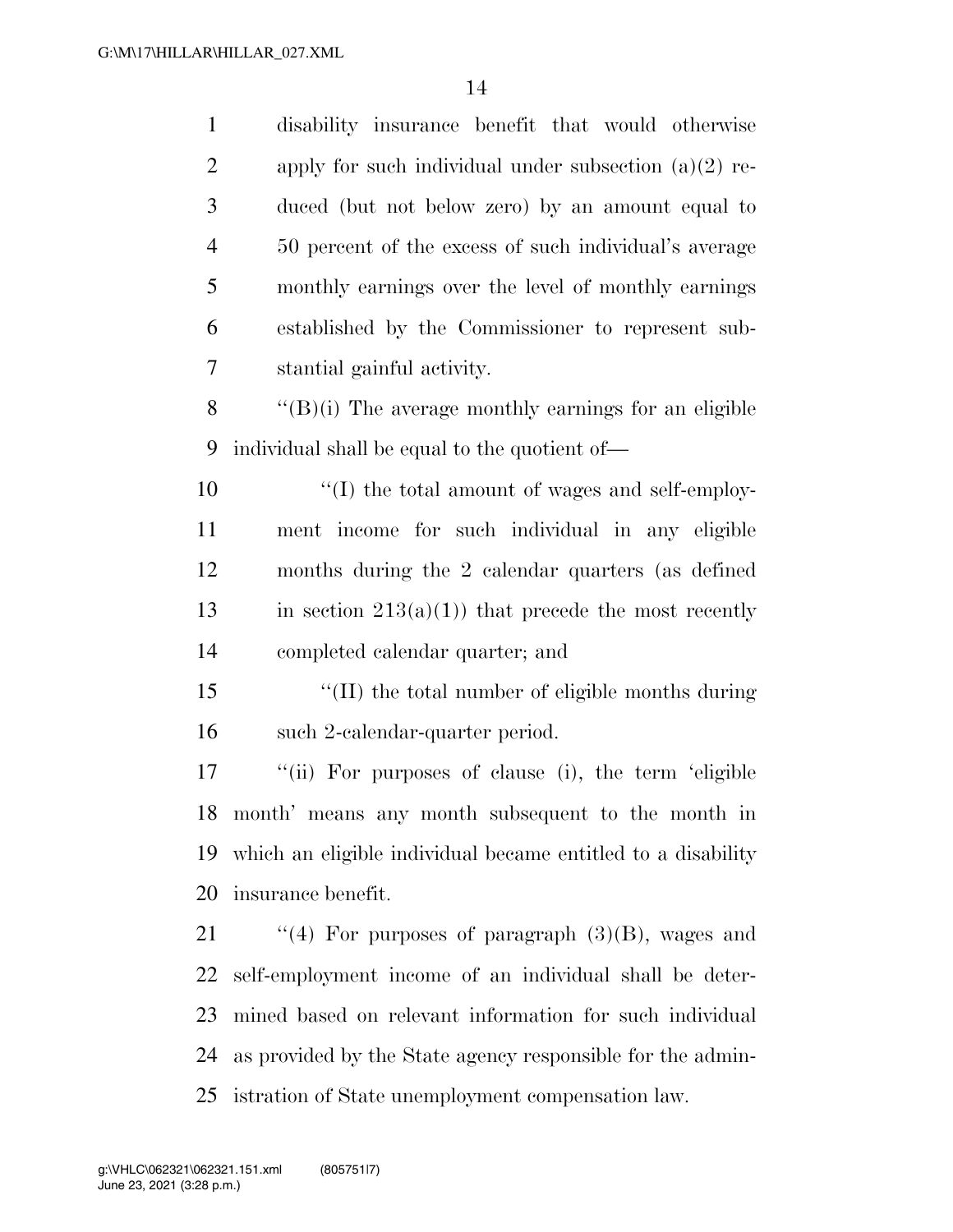''(5) For purposes of an eligible individual who has elected to return to employment under this subsection, any services performed or earnings derived from services dur- ing the period of such participation shall not be considered for purposes of demonstrating an individual's ability to en-6 gage in substantial gainful activity under subsection  $(d)(4)$  and shall not be considered substantial gainful activity for purposes of subsection (e).

 ''(6) For purposes of this title, the disability insur- ance benefit received by an individual under this sub- section shall not be applied for purposes of determining any monthly benefits payable to any other individuals enti- tled to benefits for any month based on the wages and self-employment income of such individual.''.

 (b) CONFORMING AMENDMENT.—Section  $221(m)(2)(B)$  of the Social Security Act (42 U.S.C.  $17 \quad 421(m)(2)(B)$  is amended by inserting "(unless such indi- vidual is participating in the process established under section 223(l))'' before the period.

 (c) EFFECTIVE DATE.—The amendments made by this section shall apply to benefits payable for months be-ginning on or after April 1, 2022.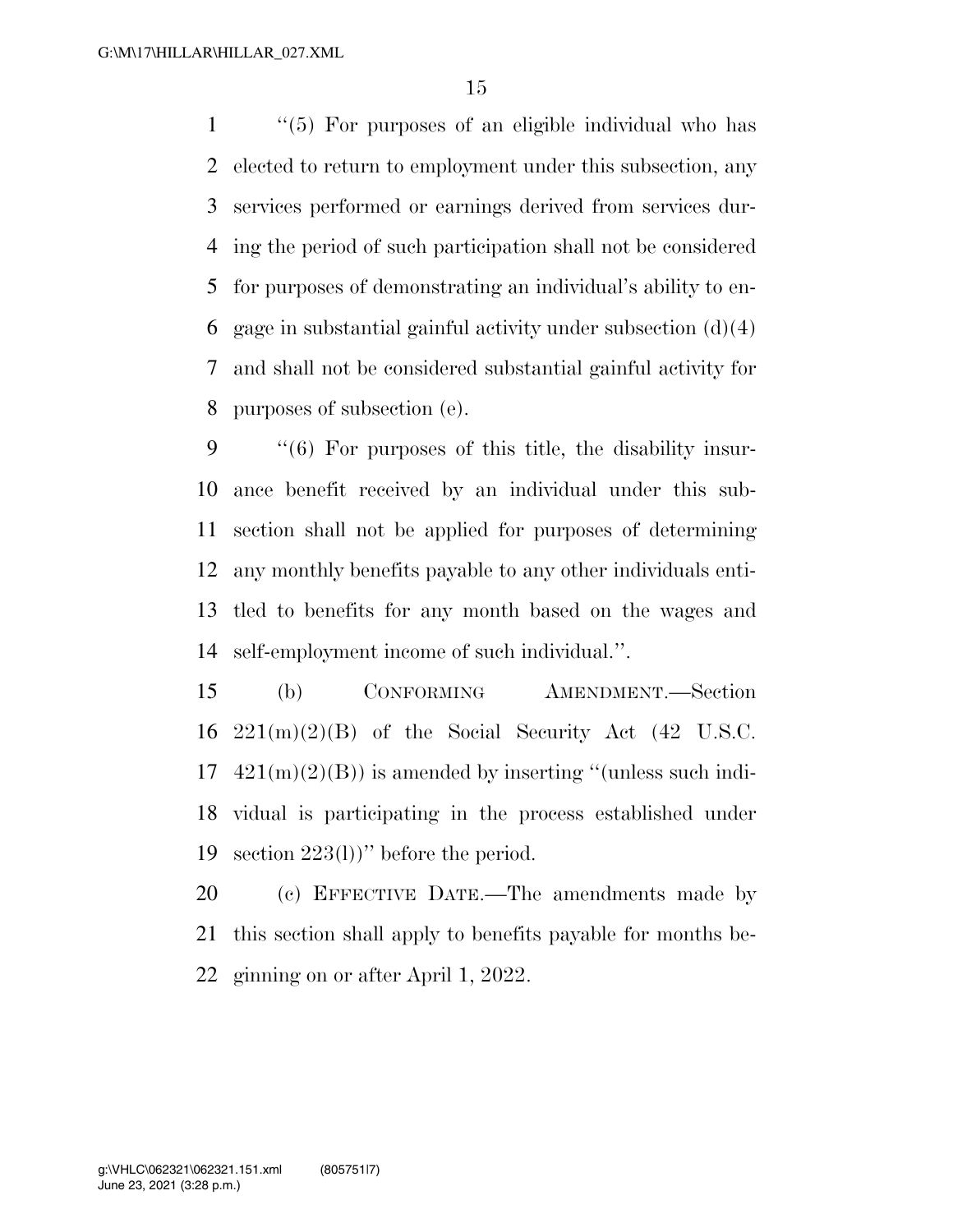# **SEC. 8. INCREASED FUNDING FOR CONTINUING DISABILITY**

**REVIEWS.** 

 Notwithstanding any other provision of law, for any calendar year after 2021—

 (1) the Commissioner of Social Security shall determine the amount of any reduction in expendi- tures from the Federal Disability Insurance Trust Fund (as defined in section 201(b) of the Social Se- curity Act (42 U.S.C. 401(b))) during the preceding calendar year by reason of the provisions of this Act and the amendments made by this Act; and

 (2) 10 percent of the amount determined under paragraph (1) shall be authorized to be made avail- able from the Federal Disability Insurance Trust Fund for continuing disability reviews (as defined in 16 section  $201(g)(1)(A)$  of the Social Security Act (42) 17 U.S.C.  $401(g)(1)(A))$ .

**SEC. 9. WORK OPPORTUNITY TAX CREDIT FOR HIRING SO-**

### **CIAL SECURITY DISABILITY BENEFICIARIES.**

 (a) IN GENERAL.—Section 51(d) of the Internal Rev-enue Code of 1986 is amended—

- 22  $(1)$  in paragraph  $(1)$ —
- 23 (A) in subparagraph  $(I)$ , by striking "or"; (B) in subparagraph (J), by striking the 25 period and inserting ", or"; and
- (C) by adding at the end the following: